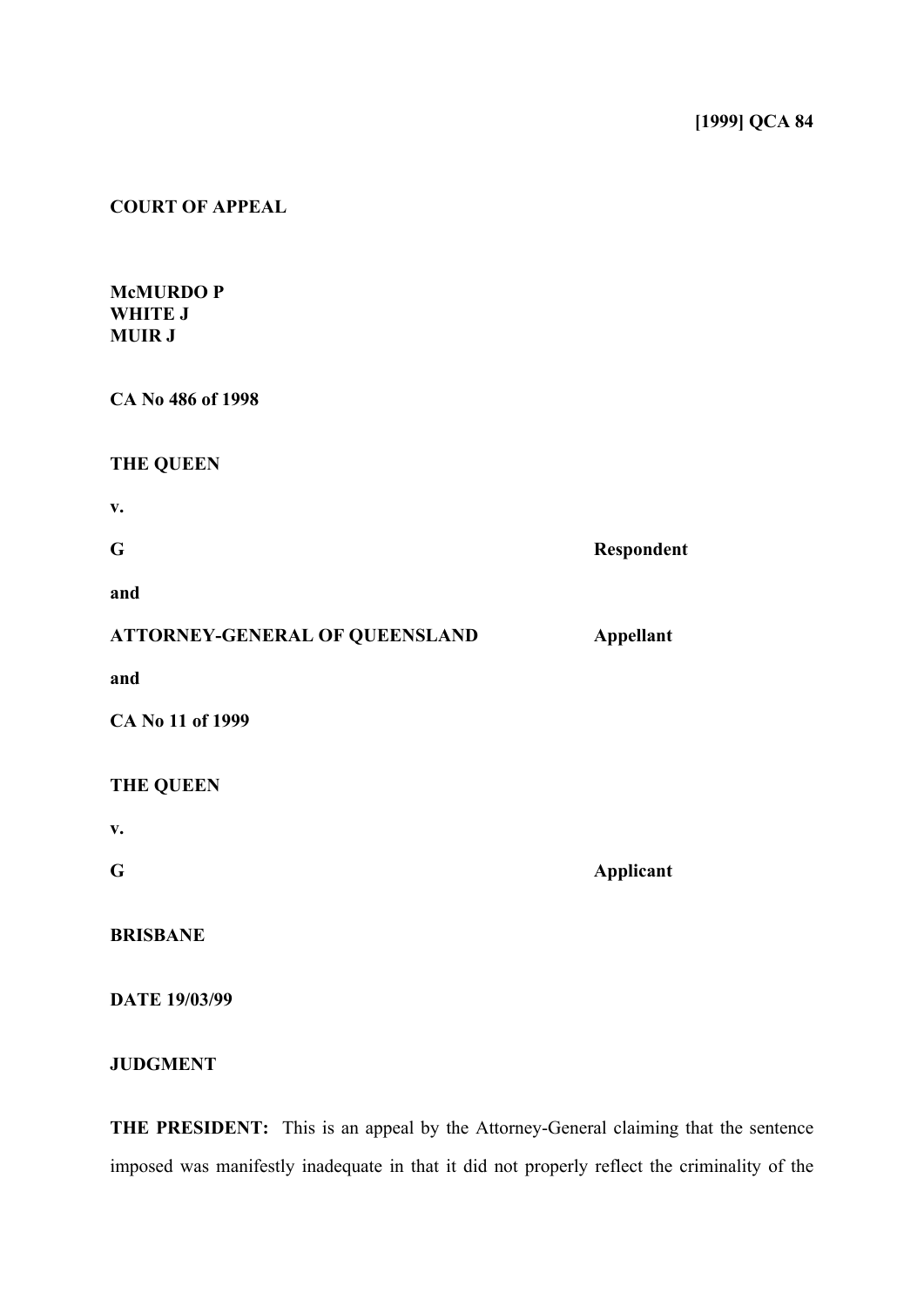conduct of the respondent and the learned sentencing Judge erred in not declaring the respondent to have been convicted of a serious violent offence. G also seeks leave to appeal against his sentence on the grounds that it is manifestly excessive.

The respondent pleaded guilty in the District Court Brisbane to one count of torture between 1 October and 28 December 1997. He was sentenced to six years imprisonment. The learned sentencing Judge declined to make a declaration under section 161B(3) of the *Penalties and Sentences Act* 1992 that G had been convicted of a serious violent offence as part of the sentence.

The facts are as follows. The child victim, T, was born on 10 April 1996 and was aged between 18 and 20 months when this offence occurred. His mother, C and his father, P, had separated in Perth at the end of 1996 when T was about eight months old.

Ms C kept custody of T and his sister aged 3. She met G in May 1997 and they commenced a relationship. She obtained a Housing Commission house in Loganlea. G asked if he could move in with her. Sometimes G's daughter came to stay.

When he moved in, G started to take an interest in T and this was encouraged by Ms C as T had no father figure. Ms C noticed some bruising on T. She noticed bruising around the penis during a nappy change.

G said that the child tugged at his penis in the bath and this may have caused the bruises. As T did do this on occasions that excuse was accepted.

Small bruises on T's body were also explained by falls and bumping into items. On another occasion Ms C heard a loud thud and heard T screaming: she saw him on the floor trying to get up with the prisoner standing over him. She asked what happened. The prisoner did not answer. His daughter said, "Don't hit T, daddy," and G said that it did not matter. She picked T up and he had a trickle of blood coming from his nose. The next day he had two black eyes and the nose bled again. The respondent said that on that occasion T had fallen over.

At this time Ms C noticed T did not appear to be as happy as he used to be nor as energetic.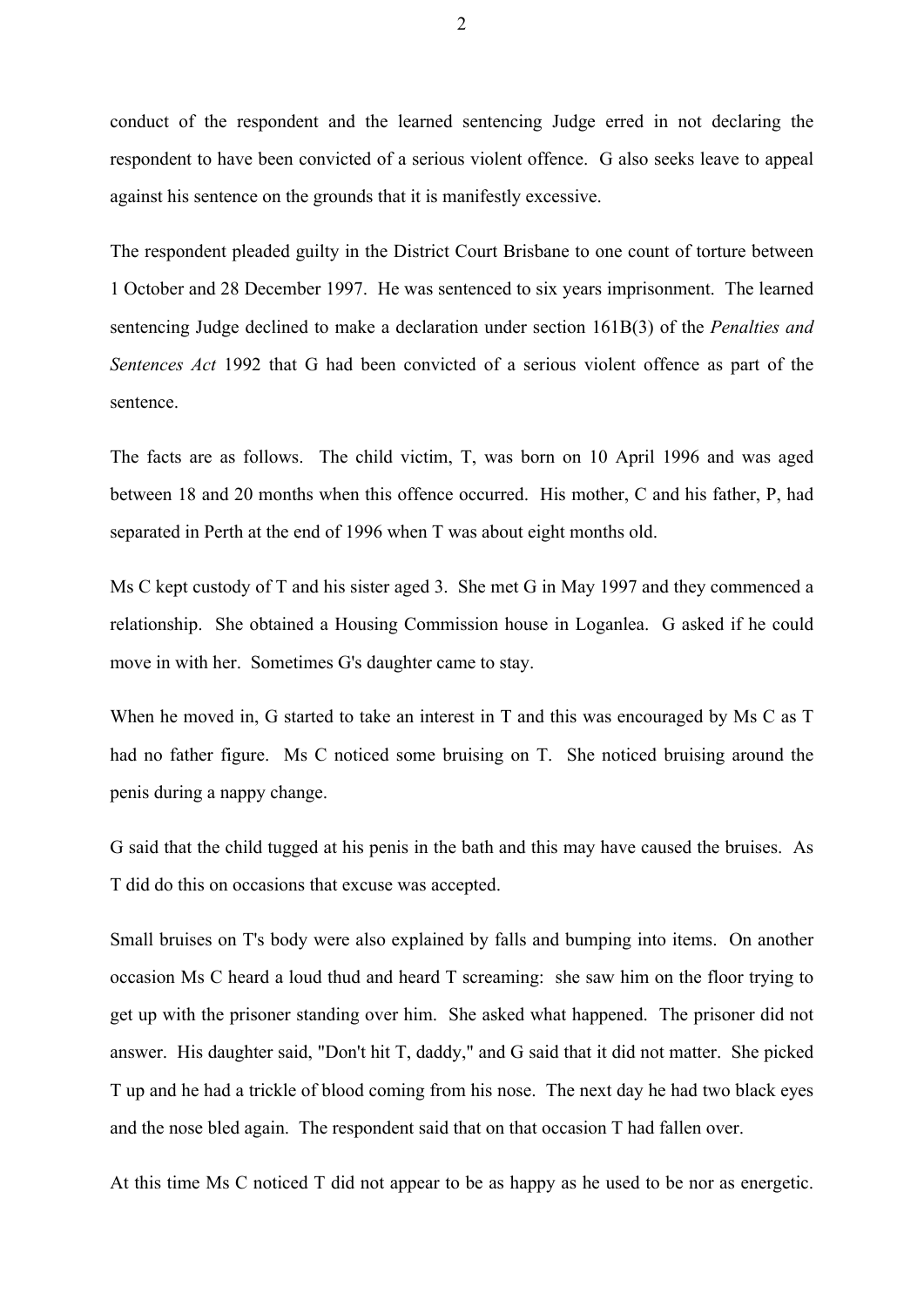She took him to the doctor to see if there was anything wrong with him and a blood test showed that he was somewhat anaemic and would bruise easily.

She told the doctor that T had received the black eyes when he fell over on a bike pedal. G would go into T's bedroom and check on him at night. Sometimes he returned from T's bedroom carrying him and Ms G noticed a red lump on the forehead and the prisoner got ice to put the swelling down.

The three children would often bathe together. On one occasion T defecated in the bath and G said, "That's it, no more. T can bath by himself." After this time she noticed on occasions that T's breath was foul.

On Saturday, 27 December, the respondent bathed T and Ms C heard some commotion between the prisoner and the girls. She went into the bathroom and could smell a bad smell. It seemed T had defecated in the bath. G agreed to clean up the mess. Fifteen minutes later Ms C heard T scream in a high pitched way that sounded as though he was in pain.

She ran into the bathroom. G said, "I'm sorry, I've dried him too hard." She saw the skin had come away from the base of the penis and it was profusely bleeding.

Ms C obtained assistance and the child was taken to hospital where he received treatment and surgery. He underwent a general anaesthetic. Police were called, Ms C denied causing any injuries to the child. G was interviewed and he denied causing injury to the penis of the child claiming that the only reason he could think of how it was done was that it occurred when he was roughly drying the child.

The police told Ms C that the injury to the penis could not have been caused in that way and she agreed to take part in a pretext phone call during which G made some admissions. It is these admissions upon which the Crown relies to establish the offence of torture.

Those are firstly that G put faeces into the mouth of T on probably five occasions as punishment for defecating in the bath; secondly, that G would hold the child under water long enough for the child to gag for breath when he came up. This occurred on a few occasions. G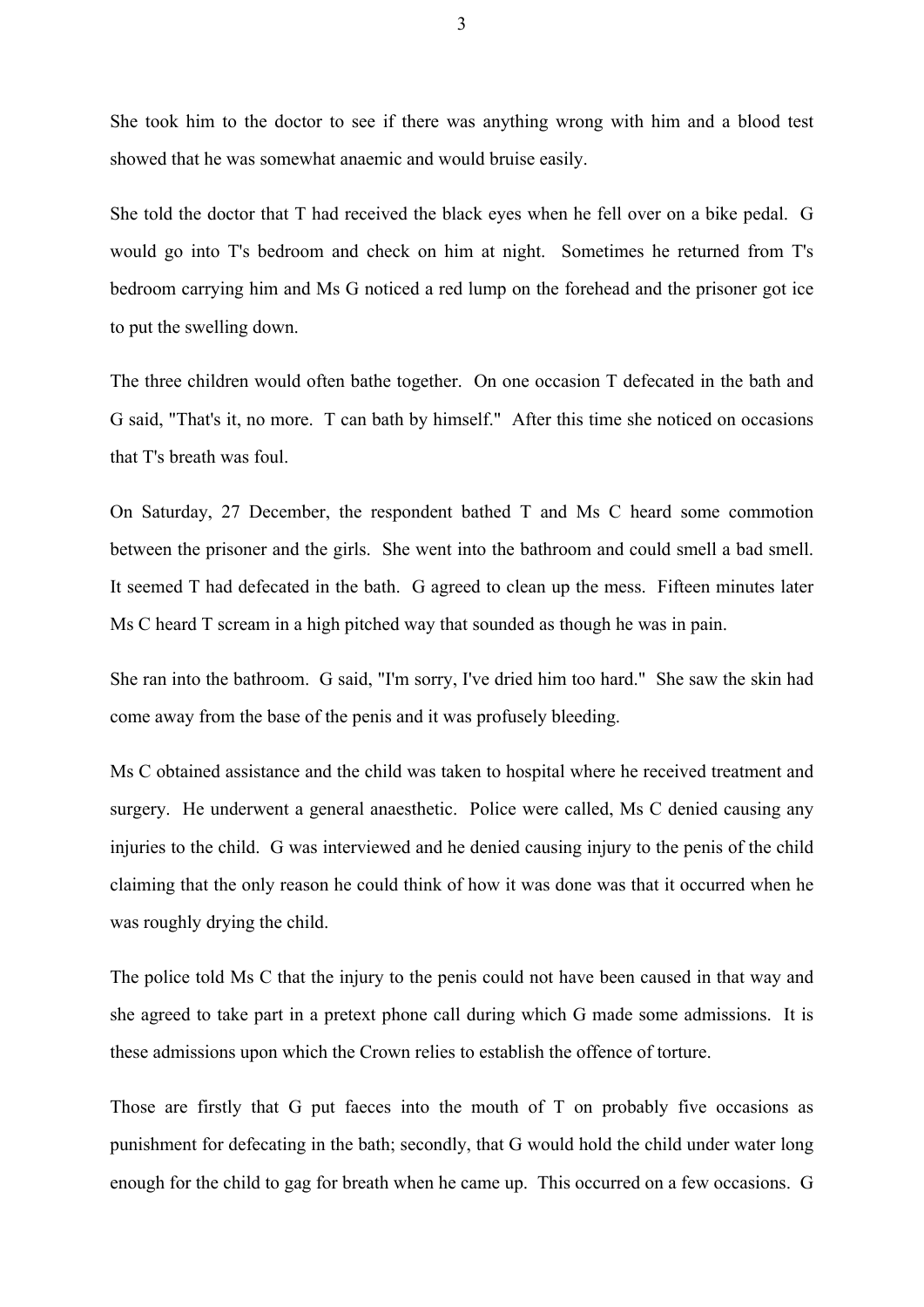admitted to holding T under the water until he could see bubbles coming out of his mouth.

Thirdly, G winded the child until he caught his breath by punching him below the chest. G said he had only done that a few times.

Fourthly, G admitted kicking the child in the (butt or) bottom so hard that the child travelled some distance and landed on his face causing bruises to the front of the face and two black eyes.

Finally G admitted the pulling of T's penis so hard that it caused the skin to tear away from the pelvis.

Dr Walker, a paediatric surgeon, examined photographs taken of T and was of the view that

the injury to T's penis is not consistent with the rough towelling after a bath.

"Considerable force would be required to avulse and tear the skin on the shaft of the penis.

This type of injury can occur with forcible pulling of the foreskin and penile shaft skin downwards towards the end of the penis or by a sharp injury, circumferentially. A ring could cause this injury when being dragged off the penis or it could possibly be caused by teeth applied around the base of the penis. It is not a clean incised injury but more consistent with avulsion."

Dr Winkle, a urologist, also examined the photographs. He was of the opinion that the photographs showed a tear in the skin at the junction of the penis and the anterior abdominal wall.

> "The tear extends for approximately a third of the circumference of the penis. The skin tear seems to be full thickness with fat apparent in the wound. The skin around the wound is haemorrhagic suggestive of local trauma. Both testes looked normal and there is no scrotal injury.

> It is my view that considerable force would be necessary to tear the skin in this way. I think that the foreskin must have been pulled fairly severely to achieve such an injury. I doubt that such an injury is possible by simply wiping the area. In 10 years of practice in paediatric urology I have seen a number of penile injuries that children have sustained with falls and so forth but I have never seen an injury of this nature from a fall."

Not surprisingly the victim impact statement shows that there has been considerable trauma to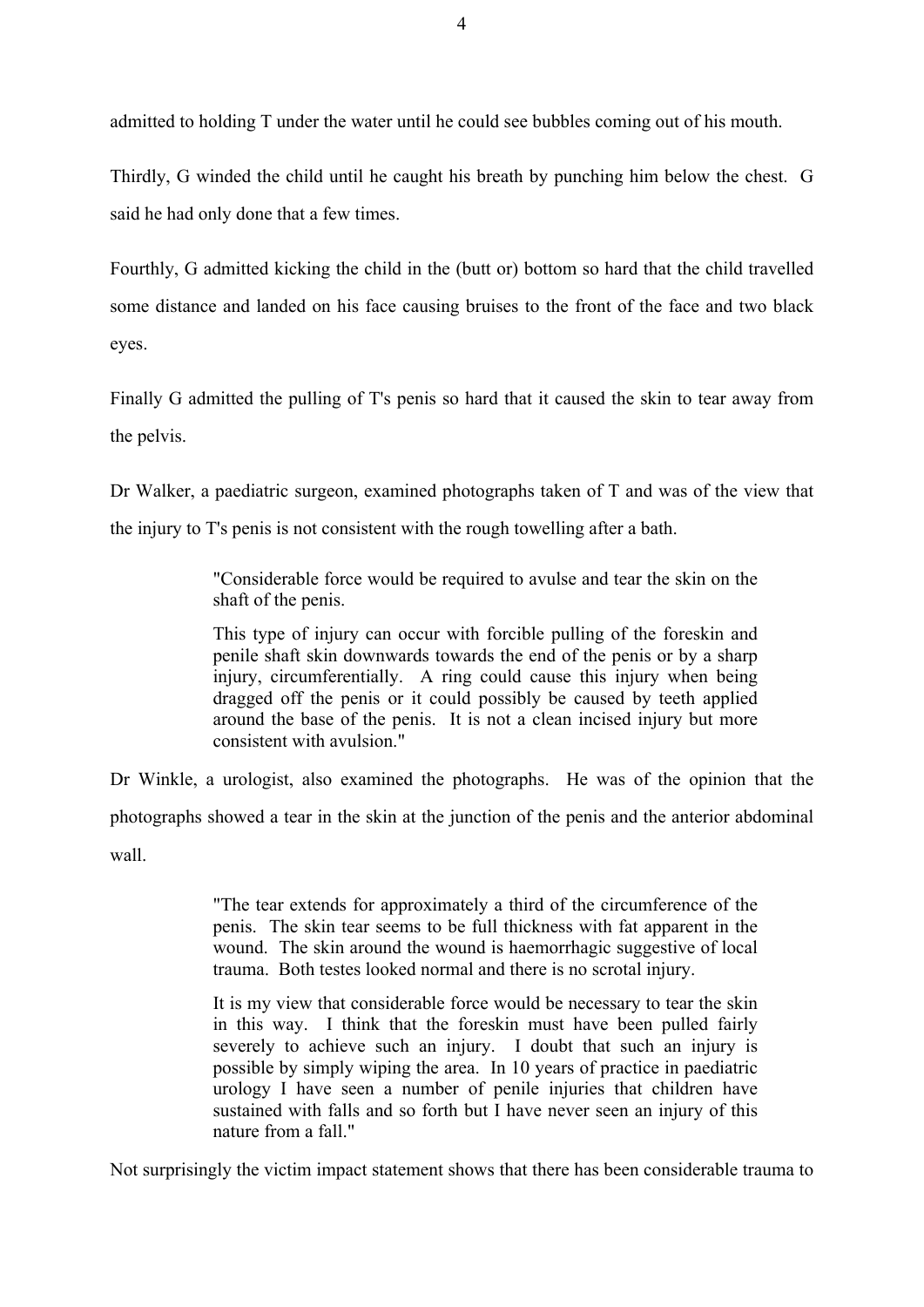not only T but also his sister in relocating the family.

Fortunately, however, there has been no permanent physical injury and no demonstrated psychological injury at this time, but of course that must remain an unknown factor. It is quite possible there may be psychological difficulties associated with this in the future.

G is 26 and was 25 at the time of this offence. He has no previous convictions. He has since married Ms C. The children are in the care of their natural father. G was in employment as a mechanic's assistant at the time of his sentence and has a very satisfactory work history. To his credit he has sought counselling. This was an early plea of guilty and G has demonstrated remorse. A number of references tendered on his behalf suggest that despite his dreadful conduct towards T he has many good points.

The psychiatrist Dr Mulholland examined G on 26 and 27 November 1998 and his report was tendered at sentence. He notes that G had an alcoholic father who used to bash his wife. As a child he did not relate satisfactorily to other children and had hardly any friends. He had learning problems at school and was teased a lot and was called names like "slow" and "stupid". He had special education at school due to his dyslexia. He was very quiet and withdrawn; a child who wanted to be accepted by others but never was.

He can read and write enough to get by but his reading and writing is of a low standard. Because of his learning problems he is not a qualified mechanic. His dyslexia has had major effects in his life in terms of his education, his working career, his personality and socially. His relationship with Ms C, it seems, was important to him and he was fearful of the relationship breaking down. He said that he had troubles with T who sometimes had tantrums and screaming fits and he had difficulty knowing how to handle this behaviour in T. His own daughter was an easy child. He said that some of his behaviour was to control or discipline T but admits it went very wrong. He had some insight into his lack of self-control when trying to discipline T. Dr Mulholland described this as 'partial insight' in that:

> "... he recognises and accepts his offending behaviour, but he probably does not have any knowledge or understanding of the background factors associated with [it]..."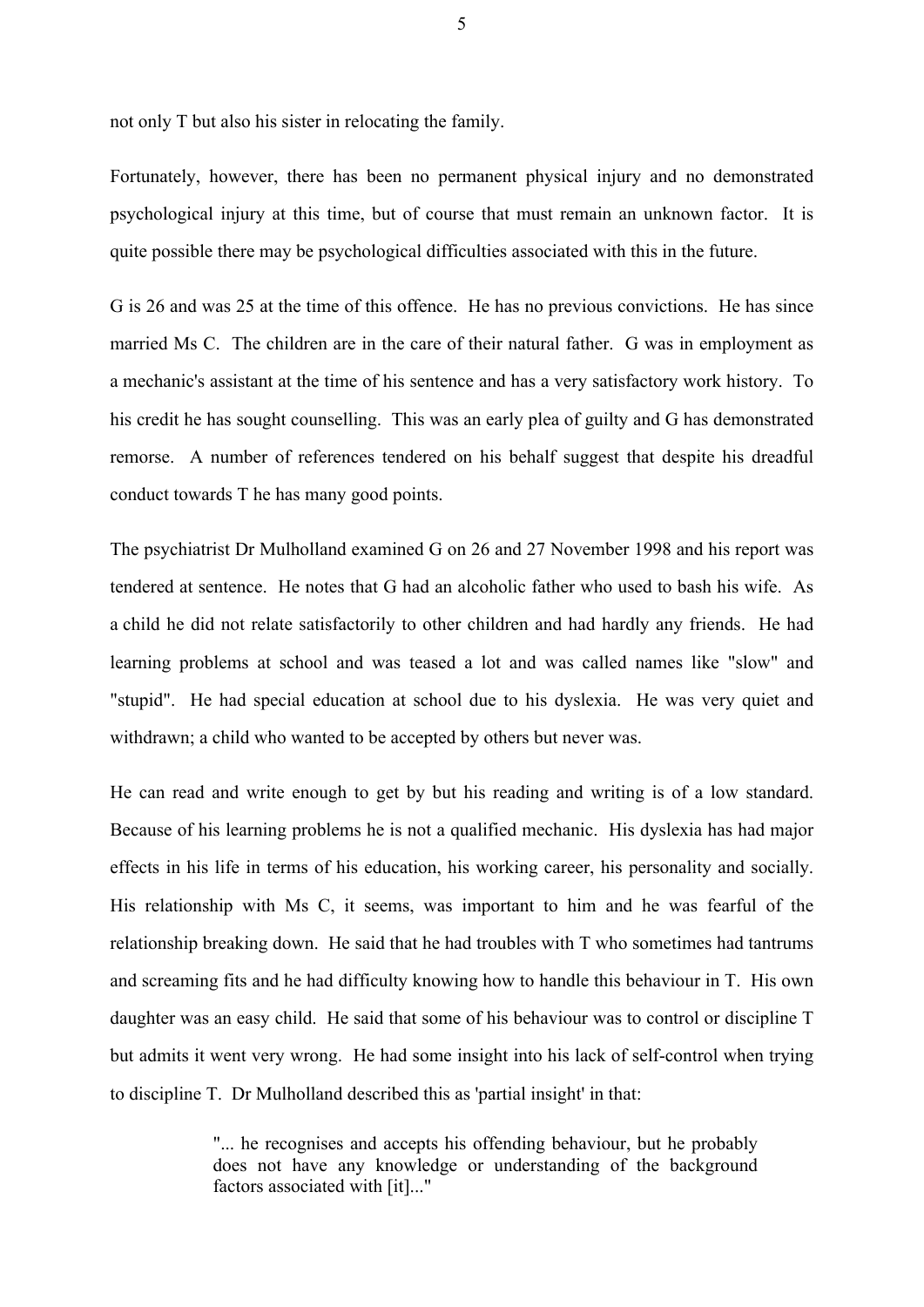In conclusion Dr Mulholland is of the view that:

"... the reason for the offending behaviour was that [G] experienced T's 'bad behaviour' as being personally directed towards him and being yet more rejecting behaviour, thus he felt aggrieved and hurt by [it]...

He has been receiving some counselling and that is to be applauded. In the long run he will need to be involved with extensive counselling and particularly so if he is going to have anything to do with young children.

He is fit for trial and it is expected that he will remain so. There is no question that he is or ever has been mentally ill.

Now that these matters have come to light and he is receiving specific counselling regarding same, the likelihood of future offending behaviour is low."

The offence of torture was included in the Criminal Code and became operational on 1 July 1997. "Torture" is "the intentional infliction of severe pain or suffering on a person by an act or series of acts done on one or more than one occasion." It is punishable by a maximum term of 14 years imprisonment.

The learned sentencing Judge took note of the wording of the section and the seriousness of the offence. The explanatory notes to the amending Act which brought in the offence of section 320A torture are of no further assistance. Some assistance as to the intention of the legislature can be gained by the comments of the then Attorney-General, the Honourable D Beanland, who said this:

> "Clause 51 will insert a new section 320A titled 'torture'. As the facts in the recent trial of The Queen v. David Keith Griffin revealed, there is no adequate offence in Queensland of deliberately inflicting severe pain and suffering. Griffin was convicted of one count of common assault. Griffin used a machine capable of producing 600 volts to administer electrical shocks to the toes and legs of his de facto wife's five year old son. One would imagine this would inflict severe pain and terror. The trial judge, Healy DCJ, commented that he would have preferred to impose a sentence in the order of two to three years' imprisonment, but because the maximum for common assault was only 12 months that is what he would impose. This Bill will increase the maximum penalty for common assault under section 335 from 12 months to three years imprisonment. The charge of assault occasioning bodily harm was not laid because there must be a bodily injury as well as pain or discomfort.

> There are no other offences in the Criminal Code which deal with this form of torture unless the injury amounts to bodily harm, wounding or grievous bodily harm. The offences of kidnapping, deprivation of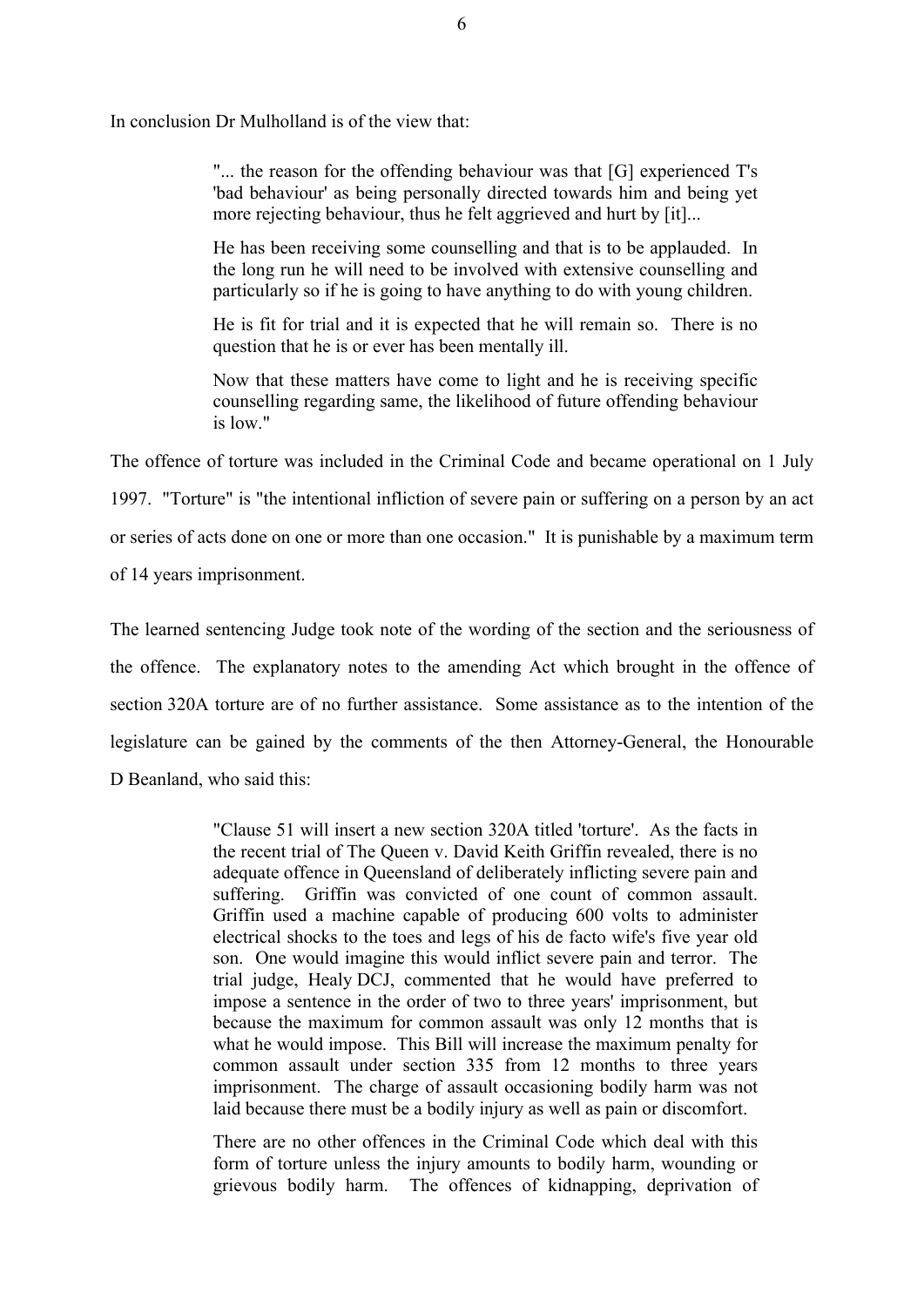liberty, threats, desertion of children, endangering life of child by exposure and other offences have been considered, but none of them cover the situation. In this case the boy did actually have severe pain and suffering inflicted. Severe pain or suffering or something similar is not an element of any of those offences. This Bill will therefore introduce the new offence of torture - defined to be 'the intentional infliction of pain or suffering on a person by an act or series of acts done on one or more than one occasion'."

There are no truly comparable sentences because of the novelty of this charge in Queensland. Only in a general way can assistance be gained from child abuse cases which pre-dated the operation of this offence of torture. Those have been referred to by Mr Martin SC who is appearing for G. A schedule of those cases was also before the learned sentencing Judge. It must be said that the penalties in that schedule seem to be lenient for the seriousness of the offences described.

Mr Martin particularly referred to a matter of *R v. J* CA No 456 of 1997, delivered 17 March 1998, where the appellant had suffered from "Munchausen by Proxy", a condition caused by lack of self-worth and desire to achieve attention, admiration or sympathy and a way of dealing with angry feelings. Her child aged 18 months was left with life-threatening bowel and rectum problems after J had inserted her finger into the child's anus on numerous occasions. The child may require major reconstructive surgery in the future entailing surgical removal of scarred and diseased areas of the rectum and replacement of part of the bowel. The child also suffered injuries to her oesophagus consisting of legions caused by two separate acts. J was 27 years old, had no prior criminal history and due to her condition showed no remorse and had poor prospects of rehabilitation. She was employed at the time of the sentence. She had a difficult childhood and had been severely depressed after her son died from a severe infant illness. Her condition made her emotionally detached from the harm caused to her child. The sentence imposed below of five years imprisonment with a recommendation for parole after two years imprisonment was not interfered with.

Such cases can only be of assistance in the most general way. This offence particularly targets behaviour which is the intentional infliction of severe pain or suffering on another.

The offence is undoubtedly serious and would cause all right-minded people to feel revulsion at the abuse of an innocent and defenceless young child. The offence is such that it warrants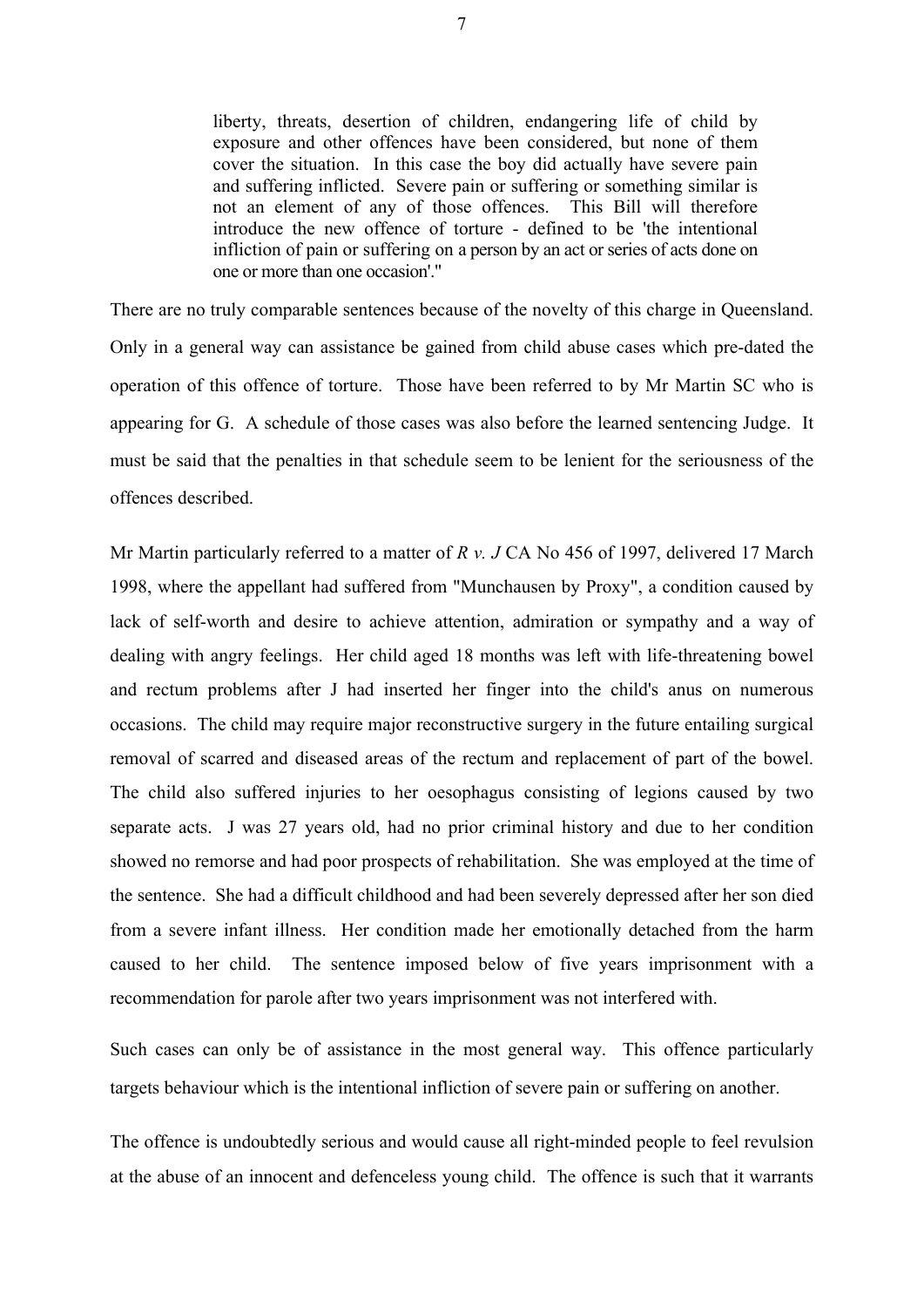a sentence which will deter not only this offender but also others.

Nevertheless it cannot be said that this offence is one of the most serious examples of its type. The offending conduct did not for example include serious permanent injuries such as severe fractures or worse.

The respondent, to his credit, has no prior convictions and it seems is an immature 25 year old with some significant problems. He pleaded guilty and has made efforts at rehabilitation. Fortunately little T has recovered, at least physically.

In my view a sentence of six years was within the proper range of a sound sentencing discretion in this very difficult case. I can see no reason to interfere with the sentence of six years imprisonment.

The appellant Attorney-General argues that His Honour should have exercised his discretion to declare G a serious violent offender under section 161B(3) of the *Penalties and Sentences Act* 1992. His Honour gave this issue careful consideration as can be ascertained from his sentencing remarks. Whilst His Honour did make a comment towards the end of his sentencing remarks to the effect that broadly speaking his current view was that such a declaration should be reserved for extreme cases, it is plain from what precedes that comment that His Honour carefully considered all the relevant matters and finally concluded that this was not an appropriate case where G should spend at least 80 per cent of his sentence in custody. I cannot ascertain any error on the part of the learned sentencing Judge in exercising his discretion not to declare the respondent a serious violent offender.

Mr Martin argues that an early recommendation for release on parole should have been made in this case to take into account the mitigating factors and the early plea of guilty. His Honour obviously considered that submission, which was made below, in what was clearly a difficult sentencing case. He decided not to declare the offender a serious violent offender under section 161B(3). He also formed the view that the circumstances were such that a recommendation for parole was not warranted, bearing in mind the head sentence he imposed.

8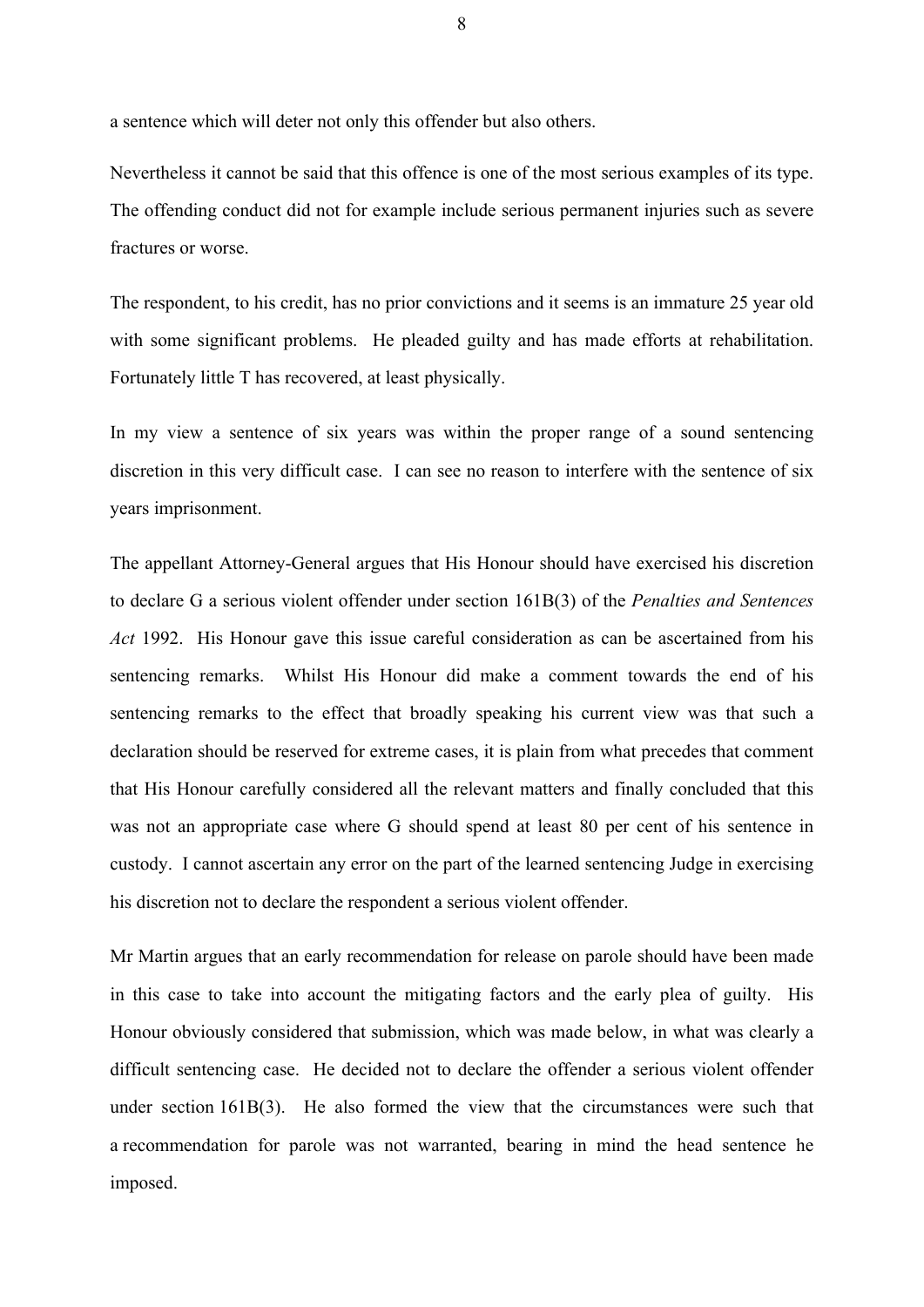Whilst another sentencing Judge may have decided to make a recommendation for eligibility for parole slightly earlier than the usual half-way period, I am not satisfied that His Honour erred in any way in not giving a recommendation for parole in the circumstances of this case. The sentence in my view is not manifestly excessive. I would dismiss the appeal and I would refuse the applicant leave to appeal against sentence.

#### **WHITE J:** I agree.

**MUIR J:** I agree. The sentence imposed by the learned sentencing Judge is high in comparison with some of the sentences to which we are referred, particularly when regard is had to the applicant's early plea, his expression of remorse and lack of previous convictions.

None of those comparable sentences, however, is in respect of the offence of torture although they are obviously of some general relevance. But the subject conduct was engaged in over a protracted period and carried with it a substantial risk of inflicting serious physical and psychological injury. I instance the applicant's conduct in holding the child's head under the bath water and in winding him by pushing under his ribs so hard that air was expelled from his lungs.

The sentencing remarks were carefully and thoughtfully expressed and I am not persuaded that the sentence was outside the permissible range. Having regard to the breadth of criteria to which a sentencing Judge may have reference in considering the making of a declaration under section 161B of the Penalties and Sentences Act it will often be impossible to conclude whether a determination to make or not make a declaration is affected by error.

Like The President I doubt that the sentencing remarks reveal that the sentencing Judge unduly fettered the exercise of his discretion. He was fairly careful in his choice of language and prefaced his relevant comments by use of the words "very broadly speaking". He then went on to give an example. Like the sentencing Judge, however, I am not persuaded that this is a case which calls for the making of the declaration.

**THE PRESIDENT:** The orders are the appeal is dismissed; the application for leave to